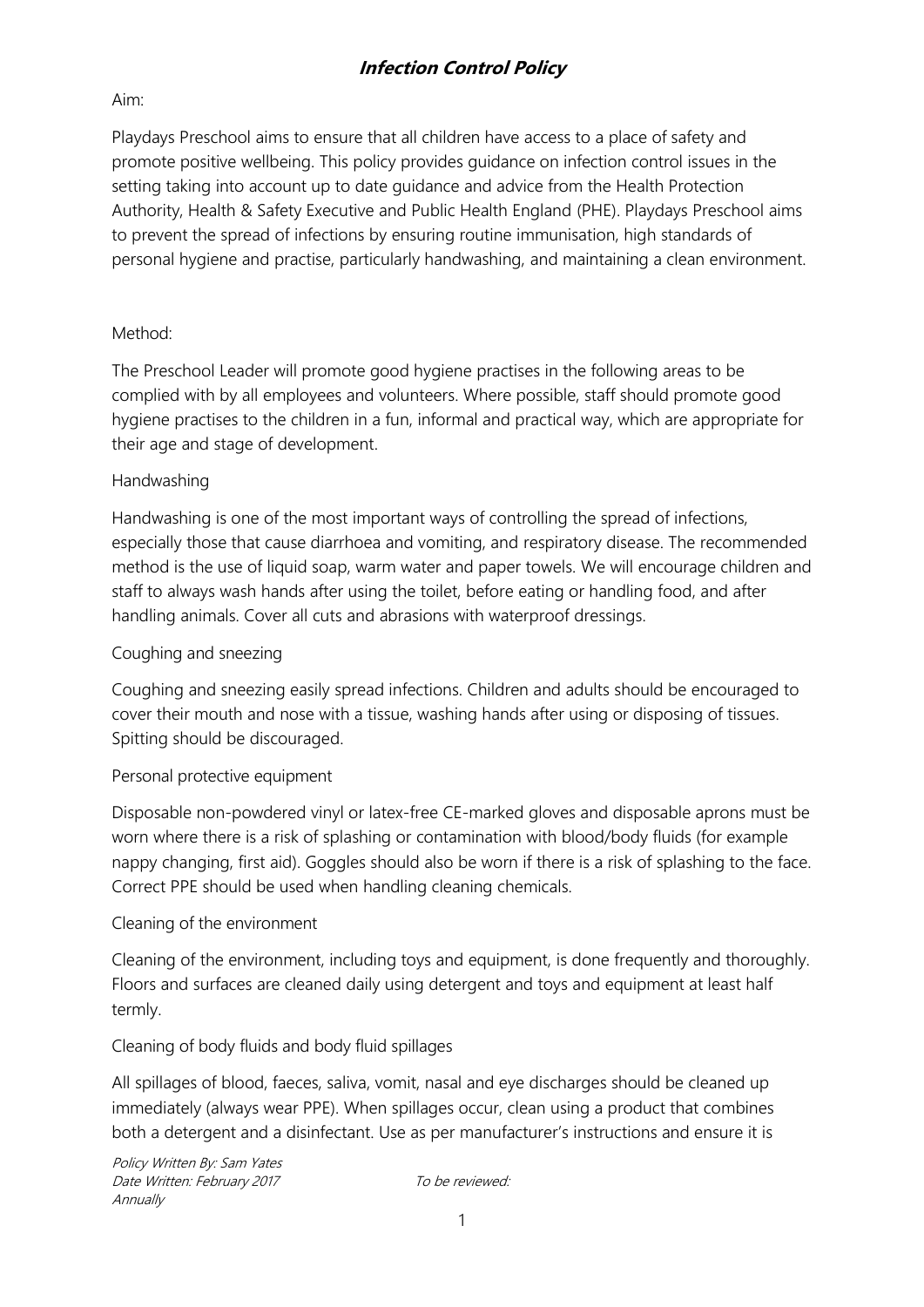# **Infection Control Policy**

effective against bacteria and viruses and suitable for use on the affected surface. Never use mops for cleaning up blood and body fluid spillages – use disposable paper towels and discard

clinical waste as described below. A spillage kit should be available for blood spills. Large spillages can be absorbed in sawdust or sand first.

## Laundry

Laundry should be dealt with in a separate dedicated facility. Soiled linen should be washed separately at the hottest wash the fabric will tolerate. Wear PPE when handling soiled linen. Children's soiled clothing should be bagged up to go home, never rinsed by hand.

#### Clinical waste

Bio and clinical waste e.g. nappies and bodily fluids should be segregated from domestic waste. Used nappies, gloves, aprons, and soiled dressings should be stored in correct clinical waste bags (Yellow Bio Bags) in foot operated bins. All clinical waste must be removed by a registered waste contractor. All clinical waste bags should be less than two thirds full and stored in a dedicated, secure area whilst awaiting collection.

#### Sharps disposal

Sharps should be discarded straight into a sharps bin conforming to BS 7320 and UN 3291 standards. Sharps bins must be kept off the floor (preferably wall mounted) and out of reach of children.

## Sharps injuries and bites

If skin is broken, encourage the wound to bleed and wash thoroughly using soap and water. Contact GP or go to A&E immediately.

## Animals

Animals may carry infections, so hands must be washed after handling any animals. Ensure animals living quarters are kept clean and away from food areas. Waste should be disposed of regularly, and litter boxes not accessible to children. Children should not play with animals unsupervised. Veterinary advice should be sought on animal's welfare and animal health issues and the suitability of the animals as a pet. Reptiles are not suitable as pets in nurseries, as all species carry salmonella.

#### Vulnerable children

Some medical conditions make children vulnerable to infections that would rarely be serious in most children. These include those being treated with leukaemia or other cancers, on high doses of steroids and with conditions that seriously reduce immunity. These children are particularly vulnerable to chickenpox, measles, or parvovirus B19 and, if exposed to either of these, the parent/carer should be informed promptly and further medical advice sought.

Policy Written By: Sam Yates Date Written: February 2017 To be reviewed: Annually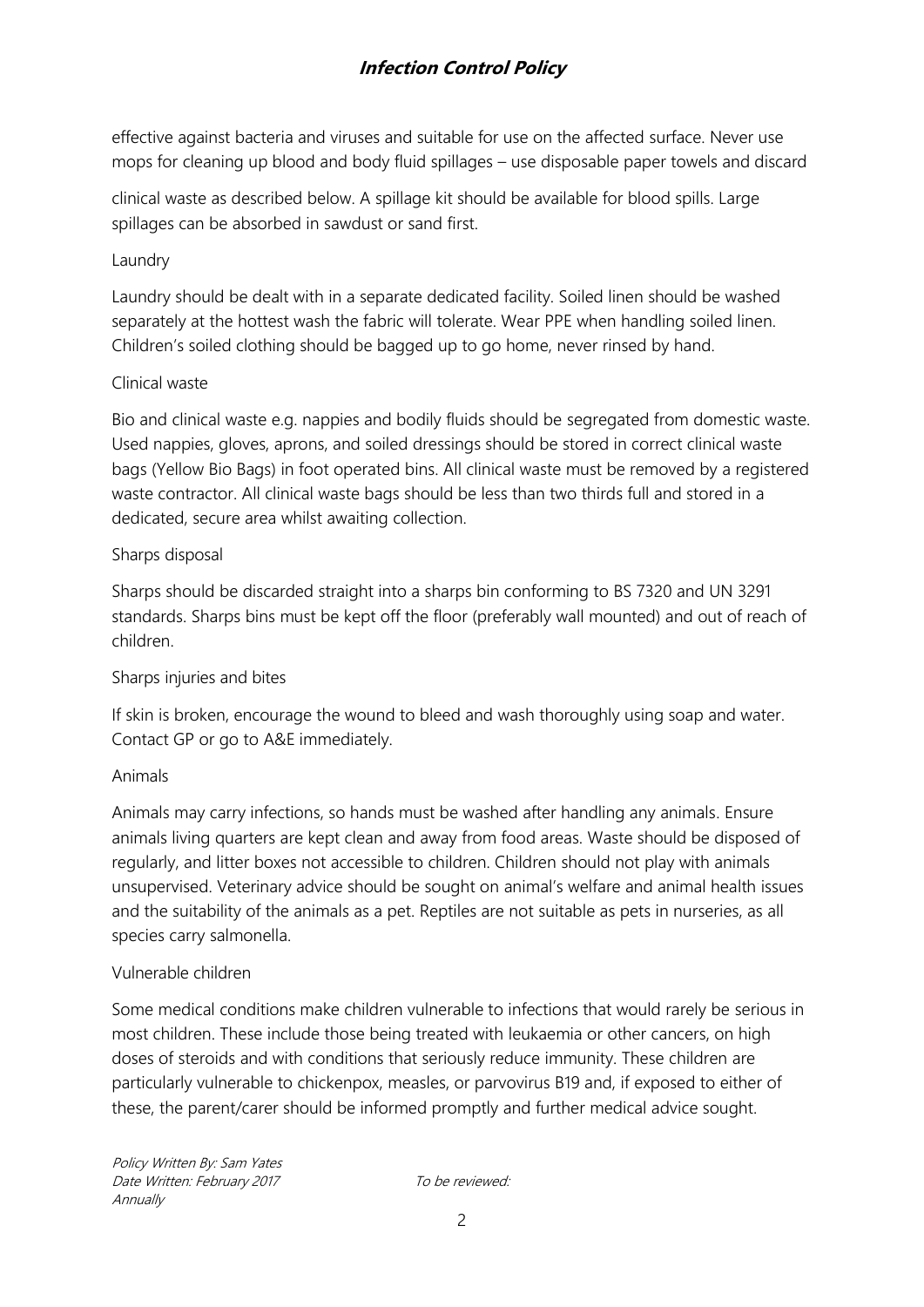## Female staff – pregnancy

If a pregnant woman develops a rash or is in direct contact with someone with a potentially infectious rash, this should be investigated according to PHE guidelines by a doctor. The greatest risk to pregnant women from such infections comes from their own child/children, rather than the workplace. Some specific risks are:

- $\triangleright$  Chickenpox if the woman has not already had the infection. Report exposure to your midwife and GP at time of exposure. Shingles is caused by the same virus as chickenpox, so anyone who has not had chickenpox is potentially vulnerable to the infection if they have close contact with a case of shingles.
- $\triangleright$  German measles (rubella). The woman should contact her midwife of GP immediately upon exposure. The infection may affect the developing baby if the woman is not immune and is exposed in early pregnancy.
- $\triangleright$  Slap cheek disease (parvovirus B19) can occasionally affect an unborn baby. If exposed early in pregnancy (before 20 weeks), inform your midwife or GP.
- Measles during pregnancy can result in early delivery or even loss of baby. If a pregnant woman is exposed she should immediately inform her midwife or GP.

## Immunisation

We respect the parent's wishes regarding immunisation and understand it can be a controversial subject. Playdays preschool will encourage parents to immunise their child and catch up on any missed doses organised through the child's GP.

Staff members should undergo a full occupational health check before starting employment. This includes ensuring they are up to date with immunisations including MMR.

## Immunisation Schedule

This is a complete routine immunisation schedule for children aged up to 14 years. Children who present with certain risk factors may require additional immunisations.

| Two months old      | Diphtheria, tetanus, polio, pertussis, Hib    | One injection      |
|---------------------|-----------------------------------------------|--------------------|
|                     | Pneumococcal                                  | One injection      |
|                     | Rotavirus vaccine                             | Given orally       |
| Three months old    | Diphtheria, tetanus, pertussis, polio and Hib | One injection      |
|                     | Meningitis C                                  | One injection      |
|                     | Rotavirus vaccine                             | Given orally       |
| Four months old     | Diphtheria, tetanus, pertussis, polio and Hib | One injection      |
|                     | Pneumococcal                                  | One injection      |
| Between 12-18       | Hib/Meningitis C                              | One injection      |
| months old          | Measles, mumps and rubella (MMR)              | One injection      |
|                     | Pneumococcal (PCV13)                          | One injection      |
| $2, 3,$ and 4 years | Influenza                                     | Nasal spray or one |
| old                 |                                               | injection          |

Policy Written By: Sam Yates Date Written: February 2017 To be reviewed: Annually